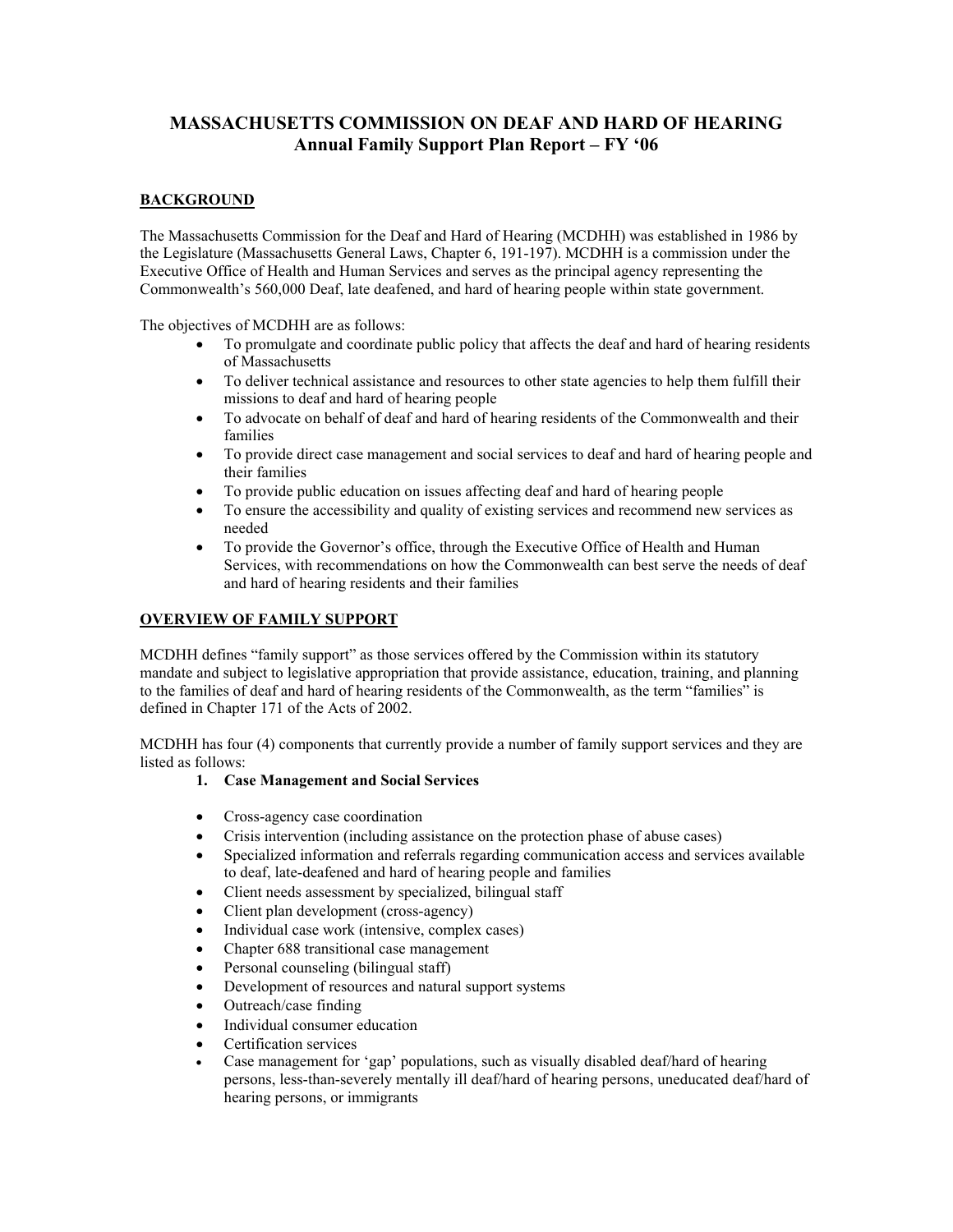## **Children Specialists**

MCDHH has 3 Children Specialists covering the State of Massachusetts. They are located in Boston, Plymouth, and Springfield. They help families identify needs and assist them in working with other agencies for the betterment of their children. They also consult with, or provide training to, other agencies about the special needs of children who are deaf or have hearing loss.

#### **Assistive Technology Funds**

Every year MCDHH is awarded a small amount of dollars to be made available to families who need to purchase assistive equipment but unable to do so due to affordability. The majority of monies are being use to purchase hearing aids for family members as well as elderly people.

## **2. Interpreter/CART Referral Services**

MCDHH also administers the Interpreter and CART (Communication Access Real Time) Referral Services. These services are vital to deaf and hard of hearing families because they provide communication access for deaf and hard of hearing children and adults in a variety of public settings.

## **3. Communication Access, Training, and Technology Services (CATTS)**

- Provides public education on all issues related to hearing loss
- Provides free communication accessibility training and technical assistance to state agencies, public and private entities seeking to ensure compliance with the relevant provisions of the Americans with Disabilities Act (ADA)
- Produces MCDHH's informational materials
- Manages MCDHH's website
- Provides general information related to deaf, late deafened and hard of hearing people, their needs and services via telephone, tty, and e-mail

## **4. Independent Living Programs**

MCDHH contracts with ten (10) Independent Living Programs throughout the State of Massachusetts to provide the following services to deaf and hard of hearing people and their families:

- Skill training
- Self-advocacy training
- Peer mentoring/counseling
- Alternative support and recreational services
- Topical workshops for consumer education and advocacy

## **PROCESS FOR OBTAINING "SUBSTANTIAL CONSULTATION" FROM FAMILIES REGARDING FLEXIBLE SUPPORT NEEDS**

MCDHH employed the following mechanisms to gather information from deaf and hard of hearing people and their families about their support needs:

- Hosted an annual Statewide Advisory Council (SAC) meeting and Town Hall meeting in Worcester on September 2004
- Issues and concerns are discussed at SAC and Regional Advisory Council (RAC) meetings on a regular basis
- Family Support Act Input Survey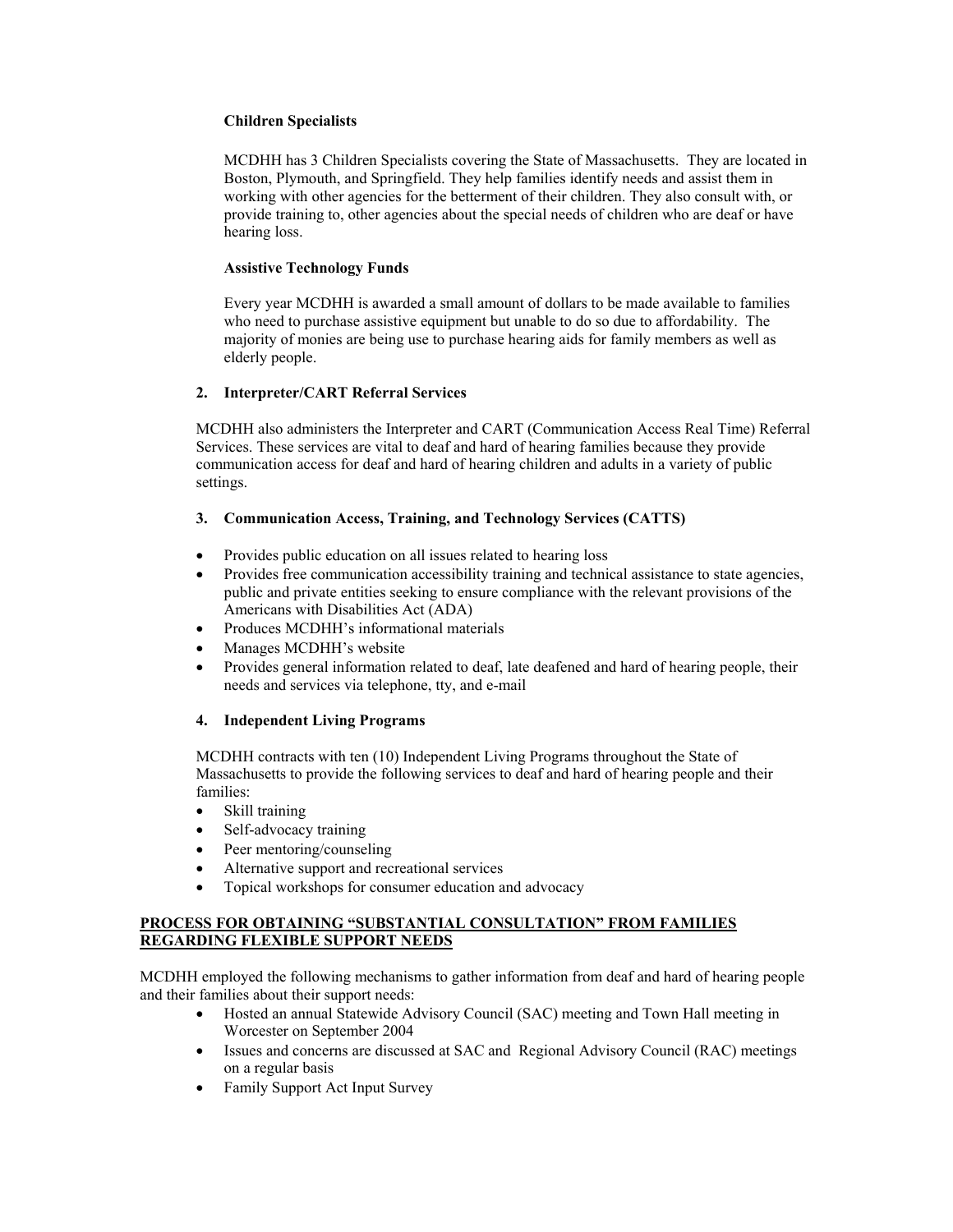- Individual conversations and consultations with families utilizing MCDHH programs and services
- Information gathered by Case Management Information and Referral Specialist
- Children Specialists attend various state and private meetings and workgroups such as DOE, DMH, DMR, wraparound projects (mental health and children/adolescents) and obtain information regarding what is happening with families in the community.

# **NOTE**

During FY '05 there were a number of vacancies at the management level as well as direct line staff, forcing MCDHH to put many of the goals that were identified in last year's report on the back burner. Recently, after 6 months of vacancy, a new Director of Case Management Department was hired, a number of the front line staff positions have been filled and two management positions will be filled in the next two or three months. These recent hires have enabled MCDHH to revisit last year's annual report, make some changes with the goals and established new initiatives for FY '06.

# **FOCUS AREAS**

# **I. Family Empowerment**

## *Current Activities:*

MCDHH Case Managers and IL Specialists in DHILS programs throughout the State of Massachusetts continue to work closely with Deaf and Hard of Hearing consumers/clients and their families to empower them by providing them with training and supports in order to develop their Independent Living Skills. Instead of having town meetings in FY '05, MCDHH hosted eight SAC meetings.

MCDHH has been very active under EOHH with the Virtual Gateway portal to assist case managers and families to better access other government agencies for additional benefits and services.

Children's Specialists have attended the Career Day event that took place in Worcester in FY '05 and information was shared with parents of older deaf and hard of hearing children.

## *New Initiatives:*

- MCDHH will set up a Parent Advisory Group in collaboration with Federation of Children's Services as part of our agreement with Department of Education.
- Deaf/Hard of Hearing Independent Living Skills Programs (DHILS) will provide trainings on parenting skills, how to buy a house and money management.
- MCDHH will provide two (2) Town Meetings, one in Boston and one in Western Massachusetts, in FY '06.
- MCDHH will work on recruiting a parent representative for the Statewide Advisory Council (SAC).
- MCDHH will send out a survey to parents to get feedback from them as to what they would like from MCDHH.

## **II. Family Leadership**

## *Current Activities:*

A new Director of Case Management Services at MCDHH was hired March of 2005. He has met with Margaret VanGelder and Tanya Wheeler at various times to learn more about Chapter 171. He has also attended a Family Support Plan Conference put on by Massachusetts Families for Organizing Change (MFOFC) as well as attending a meeting where various agencies responsible for submitting annual Family Support Plan Reports to update the status of the reports. The new Director of Case Management Services has been working with the Bureau of Transitional Planning to develop a better tracking and reporting system for MCDHH so Chapter 688 referrals are addressed and followed up.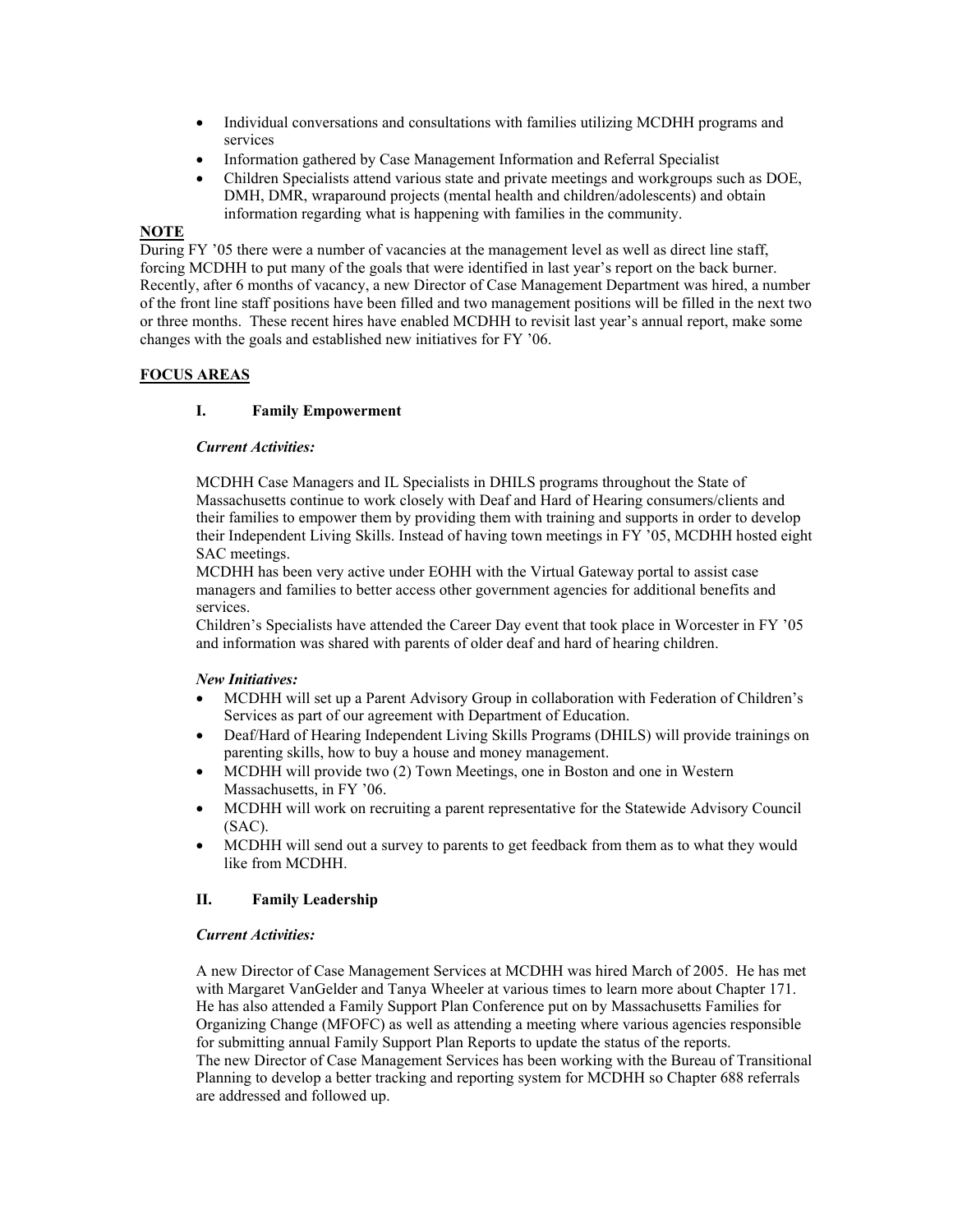## *New Initiatives:*

- MCDHH will provide training to parents about Chapter 171.
- MCDHH will provide training on the IEP process and the rights of parents.
- A Children's Specialist will provide training about the changes to the IDEA law to parents of deaf and hard of hearing children.
- MCDHH will develop and implement a new tracking and reporting system within MCDHH in FY '06.

## **III. Family Support Resources and Funding**

#### *Current Activities:*

MCDHH was able to obtain additional funding from the Elderly Grant specifically for deaf and hard of hearing citizens who reside in the North Shore region and Central Massachusetts to purchase assistive technology equipment.

MCDHH formed an Assistive Technology Advisory Council as part of re-applying for a federal Assistive Technology Act grant. Of the 29 council members, 5 are parents and bring specific experience related to assistive technology within family situations.

#### *New Initiatives:*

- MCDHH will provide Assistive Technology Funds to families who cannot afford to purchase assistive technology equipment.
- MCDHH will provide information to families on MRC's Loan Program (Money and/or Equipment).
- MCDHH will provide training in the public school systems on making classroom and curriculum accessible to Deaf and Hard of Hearing students.

## **IV. Accessing Services and Reports**

## *Current Activities:*

MCDHH continues to provide online informational newsletter that provides timely information on the Commission's services.

MCDHH's Communications Access, Training and Technology Services Department (CATTS) continues to provide public education on all issues related to hearing loss. It also runs a public outreach program whereby it will provide free communications accessibility training. The CATTS Department is responsible for producing the Commission's informational materials, providing general information related to deaf and hard of hearing people and managing the Commission's web site. This year they published an updated (2005) Resources Directory for Deaf and Hard of Hearing people to be distributed free of charge. This directory has over 600 listings and is also available online.

The Case Management Services Department and CATTS Department continue to work collaboratively to do outreach to historically underserved regions by attending Western Massachusetts Big E and case manager attendance at community events sponsored by diverse population groups.

MCDHH completed the development of posters about their rights to request interpreters in hospitals.

#### *New Initiatives:*

- MCDHH will continue to maintain the Assistive Technology Demonstration Center with updated technology allowing families to try out equipment to determine which is the best fit for them.
- MCDHH will continue to submit articles about new initiatives at the Commission and encourage parents and family involvement to the Deaf Community News.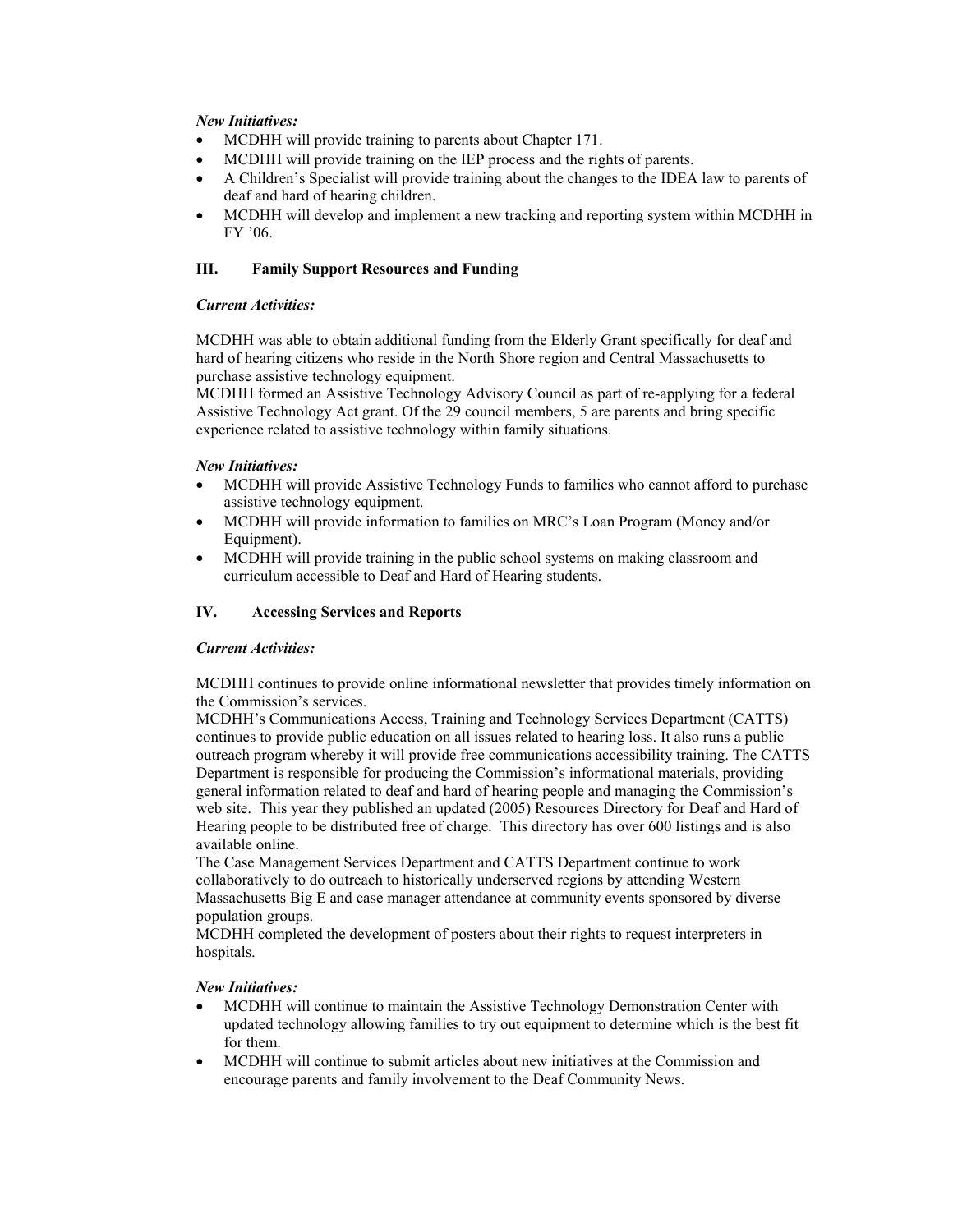- MCDHH will distribute the following updated brochures to families, service providers and other interested parties: **"Hearing Aid Technology and Hearing Loss", "Case Management", Assistive Listening Systems and Devices", Communication Access Realtime Translation", Children's and Family Services", "Caring for Elders with Hearing Loss", Massachusetts Commission for the Deaf and Hard of Hearing".**
- MCDHH will develop and provide information packets that include a listing of resources, videotapes and books to the families.
- MCDHH will distribute posters for hospitals to make deaf and hard of hearing people aware that they can request sign language interpreters.

## **V. Culturally Competent Outreach and Support**

## *Current Activities:*

Due to extreme staff shortages in FY '05, MCDHH was unable to have a Commission-Wide Open House for families and their children to learn about MCDHH programs and services. This initiative has been postponed to FY'06. The plan to have a "Meet Case Management" event was also postponed to FY '06 for the same reason. MCDHH was unable to establish a Multi-Cultural workgroup for the purpose of providing information about Chapter 171. This will be done next year.

#### *New Initiatives:*

- MCDHH will have a Commission-Wide Open House for FY '06.
- Establish a Multi-Cultural workgroup to share information about Chapter 171. Workgroup members will include representation of the following consumer organizations: Asian Deaf Association of New England; Boston Black Deaf Advocates; Boston Latino Deaf Association.
- MCDHH will hire bi-lingual interpreters for foreign speaking families when needed.
- MCDHH will provide a workshop with CATTS Department and Case Management Department at the Annual Federation of Children's Conference in FY '06 focusing on diversity and will talk about deaf and hard of hearing children, including deaf children from diverse families.

## **VI. Interagency Collaboration**

## *Current Activities:*

During FY '05 MCDHH developed and established evaluation tools (EIPA and SCPPI) with the Department of Education to screen signing skills of educational interpreters and teachers of deaf and hard of hearing students.

March of 2005, a new Director of Case Management Department was hired and for the next 3 months, in order to learn about Chapter 171 and how to write an Annual Family Support Plan Report, he met with Margaret VanGelder from DMR, Tanya Wheeler, consultant for Chapter 171, attended the Family Supports Conference in Sturbridge, attended the MFOFC Conference in Westborough and gave an overview of MCDHH's draft report for FY '06.

MCDHH's Director of Case Management Department is currently on the "New Hospital" workgroup providing consultation on accessibility for the new state hospital that will be constructed in the next year for mentally ill Deaf and Hard of Hearing patients.

MCDHH Children Specialists continue active participation in the Wraparound Workgroup facilitated by Walden School and the Learning Center for the Deaf in Framingham. The workgroup's goal is to identify needs of behaviorally/emotionally-disturbed children and their families and provide community supports for the families. The workgroup continues to pursue development and implementation of statewide services for the families with their children who have critical mental health needs.

MCDHH Children Specialists continue to actively participate in Interagency Coordinating Council at Perkins School in Watertown. The ICC purpose is to monitor the State of Massachusetts